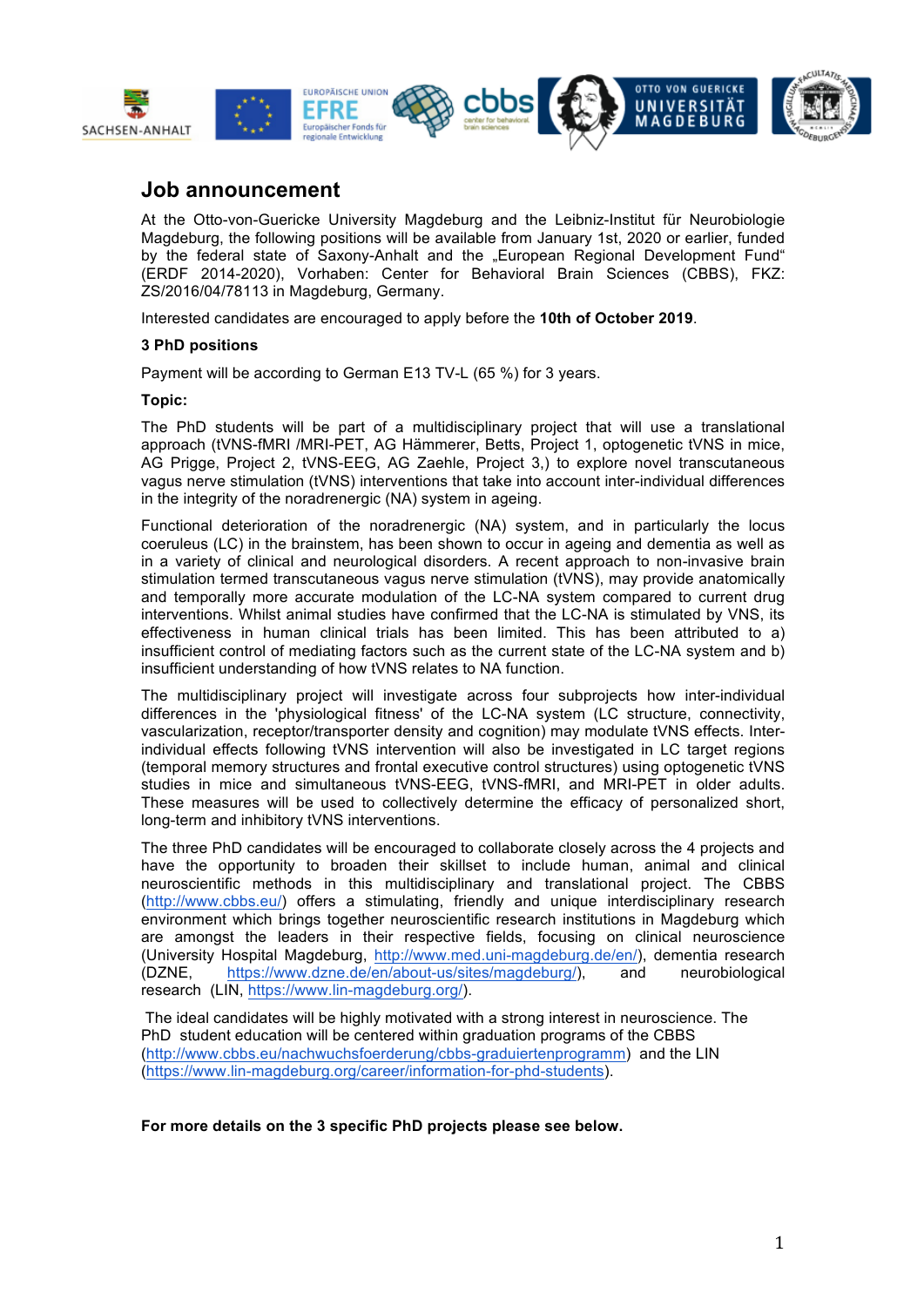## **PhD Project 1: "Relevance of inter-individual differences in LC-NA system for tVNS effects" (Supervisors Dorothea Hämmerer & Matthew Betts)**

The PhD will be associated with the IKND (http://www.iknd.ovgu.de/en/) at the Otto-von-Guericke University of Magdeburg, headed by Prof. Emrah Düzel and located at the DZNE building on the medical campus.

The PhD work is centered around the following methodological approaches:

• characterisation of interindividual differences in the physiological fitness of the LC-NA system in ageing using structural MRI, functional MRI and noradrenaline PET (NAT)

• Assessment of the effectiveness of tVNS interventions in older adults

The requirements for the position are:

• Master in relevant field of study of the life sciences or natural sciences (Neuroscience, Psychology, Biology, Medical engineering, etc.)

- programming skills in MatLab, Python, etc.
- knowledge of relevant statistical analyses and neuroscientific analysis programs such as SPSS, R, SPM, etc.
- ability to work with elderly participants

The Otto-von-Guericke University, Magdeburg is trying to increase the number of women in science. Therefore, women are explicitly encouraged to apply and will be given preference in employment. Handicapped applicants will be preferred when equally experienced.

**Please send your application – preferably in electronic format, i.e. a single PDF file – to dorothea.haemmerer@med.ovgu.de or matthew.betts@dzne.de. Applications will be accepted until the position is filled.**

**PhD Project 2: "Optogenetic stimulation of vagus nerve and cellular consequences within the Locus coeruleus" (Supervisors Matthias Prigge & Matthew Betts)**

The PhD work is centered around the following methodological approaches:

- Stereotactic virus injection in the CNS and PNS in mice and implant of optical cannulas and GRIN lenses for mini-endoscopy and multi-wire optrodes
- Optogenetic stimulation of vagus nerve and Locus coeruleus
- Histology and immunostaining of brain slices
- data analysis of fluorescence calcium and extracellular ephys recordings

The requirements for the position are:

- Master in life sciences, but also medical engineering or biophysics
- Experience with rodents
	- programming skills in MatLab, Python or R
	- most important curious about science

The Otto-von-Guericke University, Magdeburg is trying to increase the number of women in science. Therefore, women are explicitly encouraged to apply and will be given preference in employment. Handicapped applicants will be preferred when equally experienced.

**Please send your application – preferably in electronic format, i.e. as a single PDF file – to prigge@lin-magdeburg.de and matthew.betts@dzne.de . Applications will be accepted until position is filled.**